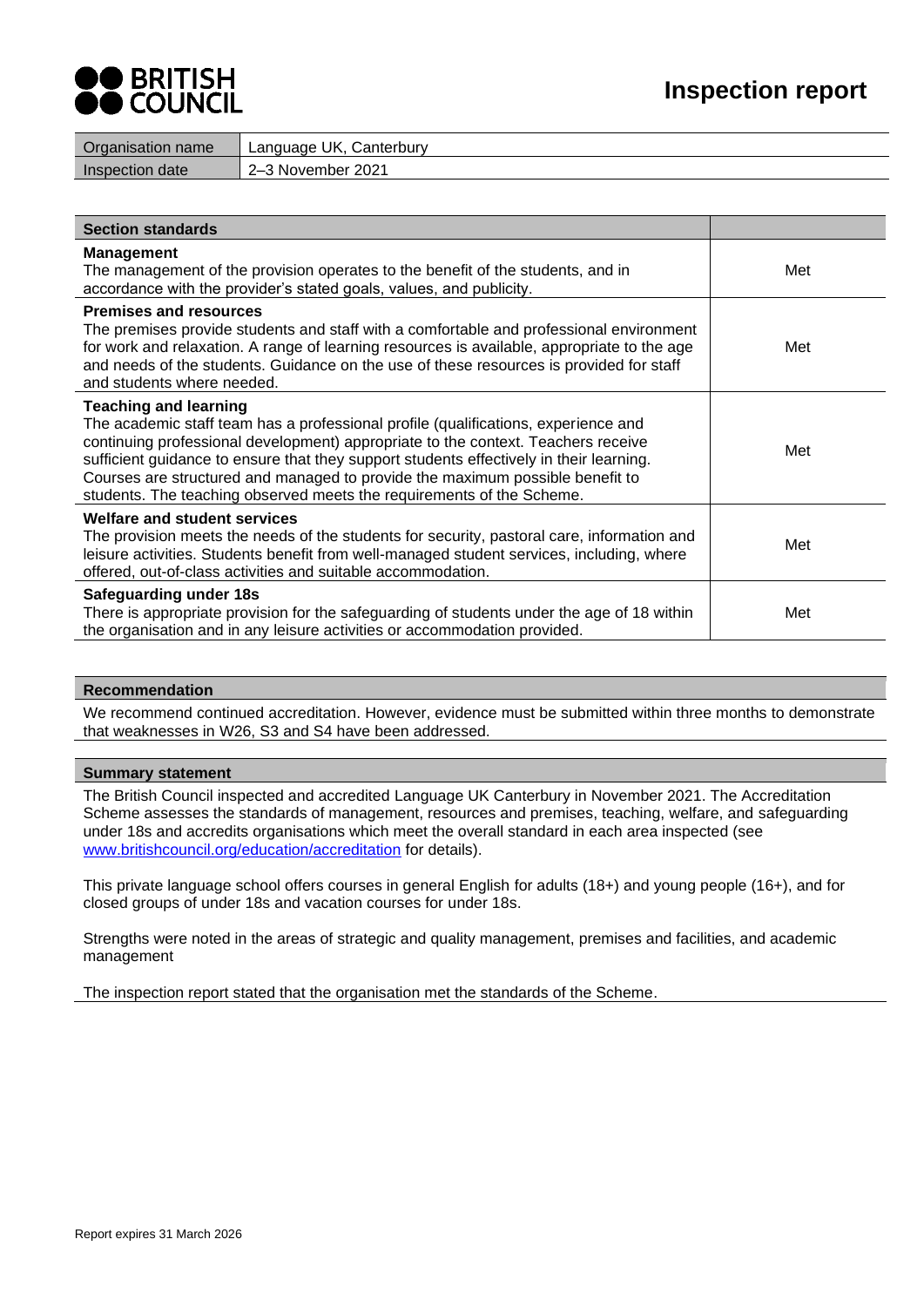# **Introduction**

In 2019 the original Language UK school based in Broadstairs was purchased by two new shareholders and moved to Canterbury. The original owner and many of the existing staff also moved across to the new school premises. The original owner continues to work at the school as the head of marketing.

The school welcomed adults and under 18s in 2019 and was in the process of implementing a new customer and database system and expanding its online materials when the pandemic struck. From March 2020 the school operated online only and as things improved in September 2020 some students started attending face-to-face classes. The original director of studies (DoS) left the organisation in the summer of 2021 for family reasons and the ADoS was promoted to the DoS position.

The inspection took the equivalent of one day and a half day. Due to the global pandemic the inspection was conducted remotely.

Meetings were held with the principal, the operations manager who is also the head of safeguarding and the head of marketing. Academic matters were discussed with the DoS and the academic consultant who works part time. Accommodation provision was discussed with the accommodation officer. Meetings were also held with a group of students and with the teachers. All teachers timetabled during the inspection period were observed by both inspectors. One inspector spoke to two homestay hosts and had a live virtual tour of two homestays and the residence currently used by the school. A live virtual tour of the premises was also conducted.

# **Address of main site/head office**

9 St George's Place, Canterbury, Kent CT1 1UT

# **Description of sites visited/observed**

The school occupies a modern three-storey building and has its own car park for staff. There is a bus stop immediately outside the school and it is a four-minute walk to the town centre. Access to the school is controlled by a buzzer and automatic doors which are controlled by the attended reception. On the ground floor the entrance lobby gives access to a reception counter, a seating area and a corridor to classrooms, offices, and toilet facilities. There are also two separate toilets for disabled users; one at either end of the building. The studios used for online teaching are on the ground floor along with a couple of classrooms, a multifaith prayer room, the canteen servery and a large multi-purpose conference room. There is separate access to the enclosed garden with patio areas, a games area and a vegetable patch. A separate door gives access for staff to the car park.

There are additional classrooms on the second and third floors, eight in total. Toilet facilities are available throughout and the third floor is home to the board room and staff offices. Throughout the building there are neat and colourful noticeboards for the display of information for student welfare, the social programme and group leaders.

| <b>Course profile</b>                                           |             | Year round  | <b>Vacation only</b> |      |
|-----------------------------------------------------------------|-------------|-------------|----------------------|------|
|                                                                 | <b>Run</b>  | Seen        | <b>Run</b>           | Seen |
| General ELT for adults (18+)                                    |             |             |                      |      |
| General ELT for adults (18+) and young people (16+)             | $\boxtimes$ | $\boxtimes$ | $\boxtimes$          |      |
| General ELT for juniors (under 18)                              |             |             | $\boxtimes$          |      |
| English for academic purposes (excludes IELTS preparation)      |             |             |                      |      |
| English for specific purposes (includes English for Executives) |             |             |                      |      |
| Teacher development (excludes award-bearing courses)            |             |             |                      |      |
| ESOL skills for life/for citizenship                            |             |             |                      |      |
| Other                                                           |             |             |                      |      |
|                                                                 |             |             |                      |      |

# **Comments**

General English courses for adults (18+) and young people (16+) are offered year round. A number of afternoon options are also offered including IELTS. Online one-to-one are available for under 18s and adults as well in company classes. Junior vacation courses and closed group junior courses for students aged 12–16 years are offered during the year but have not run since 2019. The popular family courses have also not run since 2019 but bookings for 2022 have been received.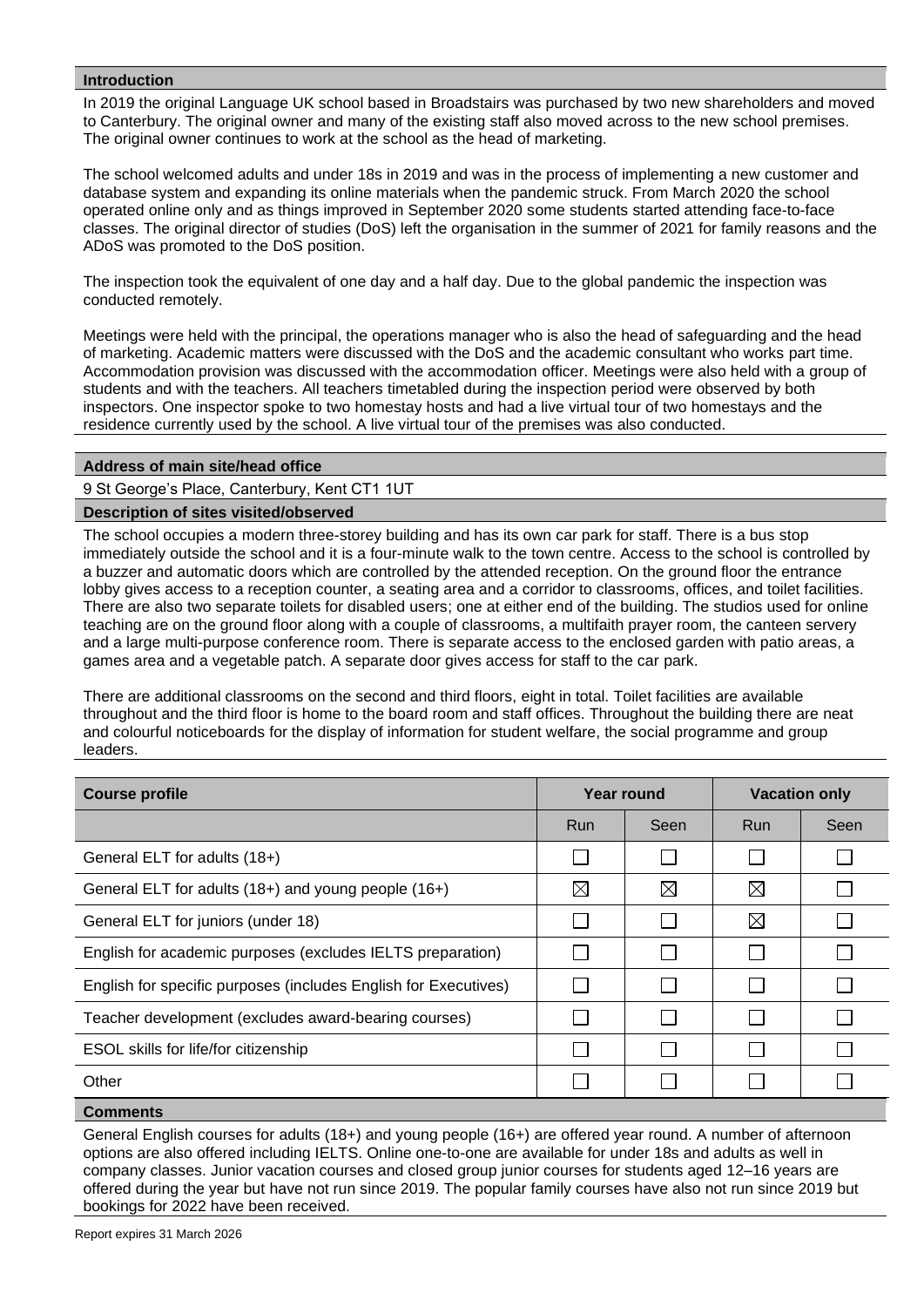## **Management profile**

The school is managed by the principal, assisted by the operations manager, finance and HR manager, the head of marketing and a part-time academic consultant. The DoS manages the teachers and is responsible for all aspects of teaching and learning. The accommodation officer reports to the operations manager who is also the head of safeguarding.

#### **Accommodation profile**

The provider offers self-catering rooms in its own residence adjacent to the school. This comprises two adjoining houses, each converted into residential accommodation. There are single and twin rooms, predominantly en-suite, although in some cases two single rooms share bathroom facilities. There is a fully equipped kitchen in each house, and a washer-dryer. Homestay accommodation is also offered.

## **Summary of inspection findings**

## **Management**

The provision meets the section standard and exceeds it in some respects. The management of the provision operates to the benefit of the students and in accordance with the provider's stated goals and values, and their publicity. Communication and feedback systems work very efficiently. Student administration is generally effective and aspects of publicity are very good. *Strategic and quality management* is an area of strength.

## **Premises and resources**

The provision meets the section standard and exceeds it in some respects. The premises provide students and staff with a very comfortable, pleasant and professional environment for work and relaxation. A range of learning resources is available, appropriate to the age and needs of the students. Guidance on the use of these resources is provided for students and staff where needed. *Premises and facilities* is an area of strength.

## **Teaching and learning**

The provision meets the section standard and exceeds it in some respects. The academic staff team has a professional profile appropriate to the context. Course design and learner management are effective. Teachers receive very good support, and the courses are managed to provide the maximum benefit to students. The teaching observed met the requirements of the Scheme. *Academic management* is an area of strength.

# **Welfare and student services**

The provision meets the section standard. The needs of the students for security, pastoral care, information and leisure activities are met. Students benefit from well-managed student services, including suitable accommodation and out-of-class activities, although a system is needed to ensure that risk assessments for activities can be tailored and reviewed.

# **Safeguarding under 18s**

The provision meets the section standard. There is generally appropriate provision for the safeguarding of students under the age of 18 within the organisation and in any leisure activities or accommodation provided. There are small areas for attention relating to parental consent forms and the collection of references.

# **Declaration of legal and regulatory compliance**

The items sampled were satisfactory.

#### **Evidence**

#### **Management**

| <b>Strategic and quality management</b>                                                                                                                                                       | Area of strength |
|-----------------------------------------------------------------------------------------------------------------------------------------------------------------------------------------------|------------------|
| M1 There is a clear statement describing the goals and values of the organisation, which<br>is made known to all staff.                                                                       | Met              |
| M2 The management has clear objectives for the future of the organisation and has<br>realistic plans to achieve them.                                                                         | Met              |
| M3 There is a documented and clearly understood structure for the ELT operation. There<br>are sufficient staff to manage and deliver the provision, and to ensure continuity at all<br>times. | Met              |
| M4 There are effective channels of communication between all involved in the ELT<br>operation, and between the ELT operation and any wider organisation of which it is a part.                | Strength         |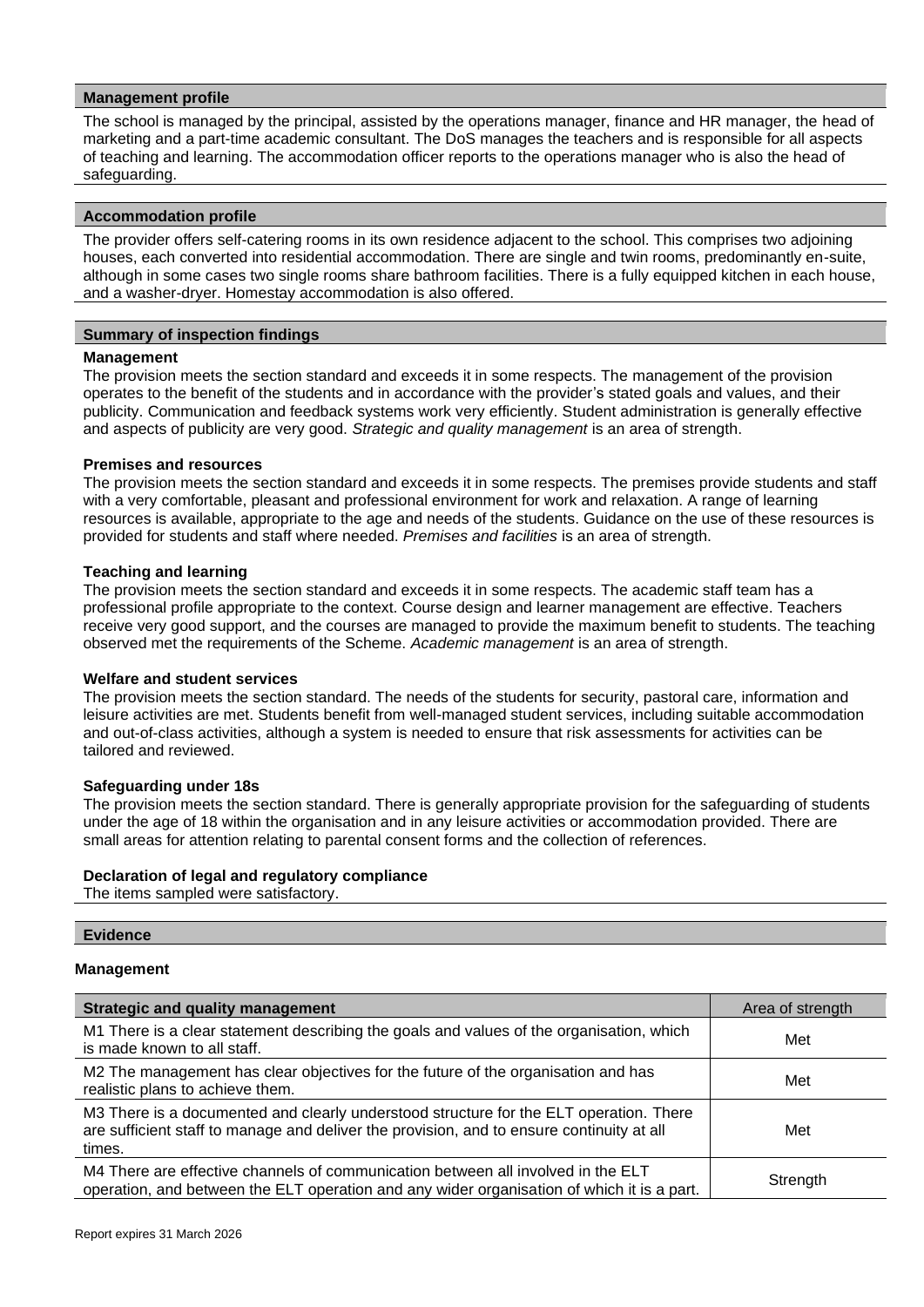| M5 The provider regularly obtains and records feedback from students on all the services<br>offered. Feedback is circulated to relevant staff and appropriate action is taken and<br>recorded. | Strength |
|------------------------------------------------------------------------------------------------------------------------------------------------------------------------------------------------|----------|
| M6 The provider regularly seeks and records feedback from all staff on the services<br>offered. Appropriate action is taken and recorded.                                                      | Strength |
| M7 The provider reviews systems, processes and practices with a view to continuing<br>improvement. Appropriate action is taken and recorded in an annual self-evaluation.                      | Strength |

M4 Both formal and informal channels of communication are very good within and across departments as evidenced by feedback from teachers, those involved in accommodation and minuted meetings. Communication is not reliant on one format.

M5 Clear systems are in place including initial and end-of-course feedback, as well as the monitoring of new elearning programmes. Evidence is collated and used to improve performance.

M6 Staff feedback systems are good and include, for example, a health and well-being survey as well as feedback via various meetings.

M7 A dynamic and thorough self-evaluation document is regularly updated and proving effective. For example, there are electronic systems to monitor online teaching, track students' learning and maintain electronic records.

| <b>Staff management and development</b>                                                                                                                                                 | Met |
|-----------------------------------------------------------------------------------------------------------------------------------------------------------------------------------------|-----|
| M8 The provider implements appropriate human resources policies, which are made<br>known to staff.                                                                                      | Met |
| M9 The provider specifies the duties of all staff working with ELT students, and regularly<br>reviews these.                                                                            | Met |
| M10 There are effective procedures for the recruitment and selection of all staff.                                                                                                      | Met |
| M11 There are effective induction procedures for all staff.                                                                                                                             | Met |
| M12 There are effective procedures for monitoring and appraising all staff, and for<br>handling unsatisfactory performance or conduct. These procedures are made known to all<br>staff. | Met |
| M13 There are effective procedures to ensure the continuing professional development of<br>all staff to meet the needs of the individual, the students and the organisation.            | Met |
|                                                                                                                                                                                         |     |

**Comments**

All criteria in this area are fully met.

| <b>Student administration</b>                                                                                                                                                                               | Met      |
|-------------------------------------------------------------------------------------------------------------------------------------------------------------------------------------------------------------|----------|
| M14 Staff are helpful and courteous to students and their representatives, and provide<br>satisfactory levels of customer service.                                                                          | Met      |
| M15 Students or their representatives receive sufficient information and advice on their<br>course choices before arrival and during their stay.                                                            | Met      |
| M16 Staff carry out enrolment, cancellation and refund procedures efficiently, fairly, and<br>with appropriate sensitivity.                                                                                 | Met      |
| M17 There are effective systems in place to maintain accurate and up-to-date records of<br>student enrolment, payment and course details. These records are accessible at all times<br>to authorised staff. | Met      |
| M18 There are effective systems to maintain up-to-date and accessible records of local<br>contact details for students, and their designated emergency contacts.                                            | Not met  |
| M19 There is a clear and effective policy on student attendance and punctuality that is<br>known to all staff and students and is applied consistently.                                                     | Met      |
| M20 All staff and students are made aware of conditions and procedures under which a<br>student may be asked to leave the course.                                                                           | Met      |
| M21 All students and, where appropriate, group leaders and parents/legal guardians,<br>receive information in writing about how to make a complaint.                                                        | Strength |

**Comments**

M18 Student records hold the majority of information required but the forms used do not include information about whether the emergency contact speaks English.

M21 Complaint procedures are very clear and information is available in different formats. Records showed that all feedback was valued and actioned appropriately.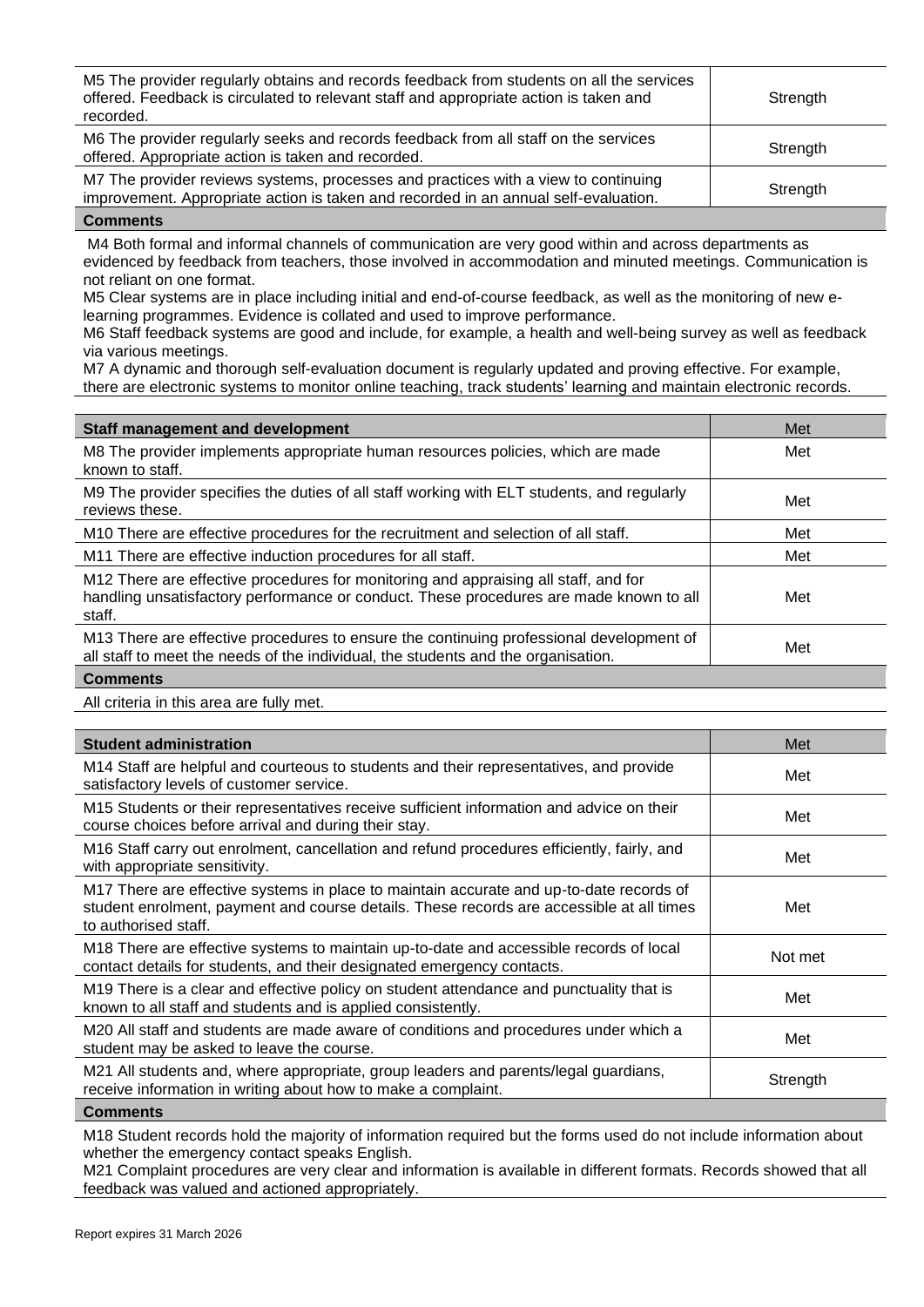| <b>Publicity</b>                                                                                                                                                                        | Met      |
|-----------------------------------------------------------------------------------------------------------------------------------------------------------------------------------------|----------|
| M22 All publicity and information is accurate, and gives rise to realistic expectations about<br>the premises, location, and the extent and availability of the services and resources. | Strength |
| M23 All publicity and information about the provider and the services it offers is in clear,<br>accurate and accessible English.                                                        | Strength |
| M24 Publicity gives clear, accurate and easy-to-find information on the courses.                                                                                                        | Met      |
| M25 Publicity includes clear, accurate and easy-to-find information on costs.                                                                                                           | Met      |
| M26 Publicity or other information made available before enrolment gives an accurate<br>description of the level of care and support given to any students under 18.                    | Not met  |
| M27 Publicity gives an accurate description of any accommodation offered.                                                                                                               | Met      |
| M28 Descriptions of staff qualifications are accurate.                                                                                                                                  | Met      |
| M29 Claims to accreditation are in line with Scheme requirements.                                                                                                                       | Met      |
| <b>Comments</b>                                                                                                                                                                         |          |

The main source of publicity is the website which includes a dedicated section for agents. A number of social media channels are used and newsletters and surveys are shared with agents.

M22 The website is very attractive and easy to navigate with illustrative photographs that are fully representative of the student experience.

M23 Descriptions of the services available are very clear and quick fact check boxes make it easy to identify key information.

M26 Some information about curfew times and travel information can be found in different documents available from the website but there is insufficient, easy-to-find information about the level of care for 16 and 17-year-old students on adult courses and for under 18s attending junior courses.

# **Premises and resources**

| <b>Premises and facilities</b>                                                                                                                                                | Area of strength |
|-------------------------------------------------------------------------------------------------------------------------------------------------------------------------------|------------------|
| P1 Premises, including any external areas, are in a good state of repair, cleanliness and<br>decoration, and provide a comfortable environment for students and staff.        | Strength         |
| P2 Classrooms and other learning areas provide a suitable study environment.                                                                                                  | Met              |
| P3 Students have adequate room and suitable facilities for relaxation and the<br>consumption of food.                                                                         | Strength         |
| P4 Free drinking water is available. A choice of appropriate food at affordable prices is<br>available to students on site, if not available locally.                         | Met              |
| P5 There is adequate signage to buildings, routes, rooms and exits, and there are<br>facilities for the display of general information.                                       | Met              |
| P6 There is sufficient space for all staff, for meetings, relaxation and the storage of<br>personal possessions, and for teachers to carry out their preparation and marking. | Strength         |
| <b>A</b> 1                                                                                                                                                                    |                  |

**Comments**

P1 The premises are very good including, for example, a large multipurpose hall that can be used for teaching, workshops or social activities, and a conference room. The outdoor spaces are equally versatile and attractively arranged.

P3 Several different student social areas are available and there is a canteen servery in the main building. Adjacent to the school is the café where meals are prepared.

P6 Provision is very good and includes lockers for storage, multiple spaces for staff to prepare lessons, relax and eat food.

| <b>Learning resources</b>                                                                                                                                                                                            | Met      |
|----------------------------------------------------------------------------------------------------------------------------------------------------------------------------------------------------------------------|----------|
| P7 There are sufficient learning resources for the number of students enrolled,<br>appropriate to their age and the level, length and type of courses offered.                                                       | Met      |
| P8 There are appropriate resources for teachers, which are adequate in number,<br>accessible, and well maintained and organised.                                                                                     | Met      |
| P9 Any educational technology inside the classroom and elsewhere is well maintained<br>with adequate technical support. Staff receive appropriate training in using the available<br>technology to support learning. | Strength |
| P10 Any facilities provided for additional or independent learning are appropriately<br>equipped and organised.                                                                                                      | N/a      |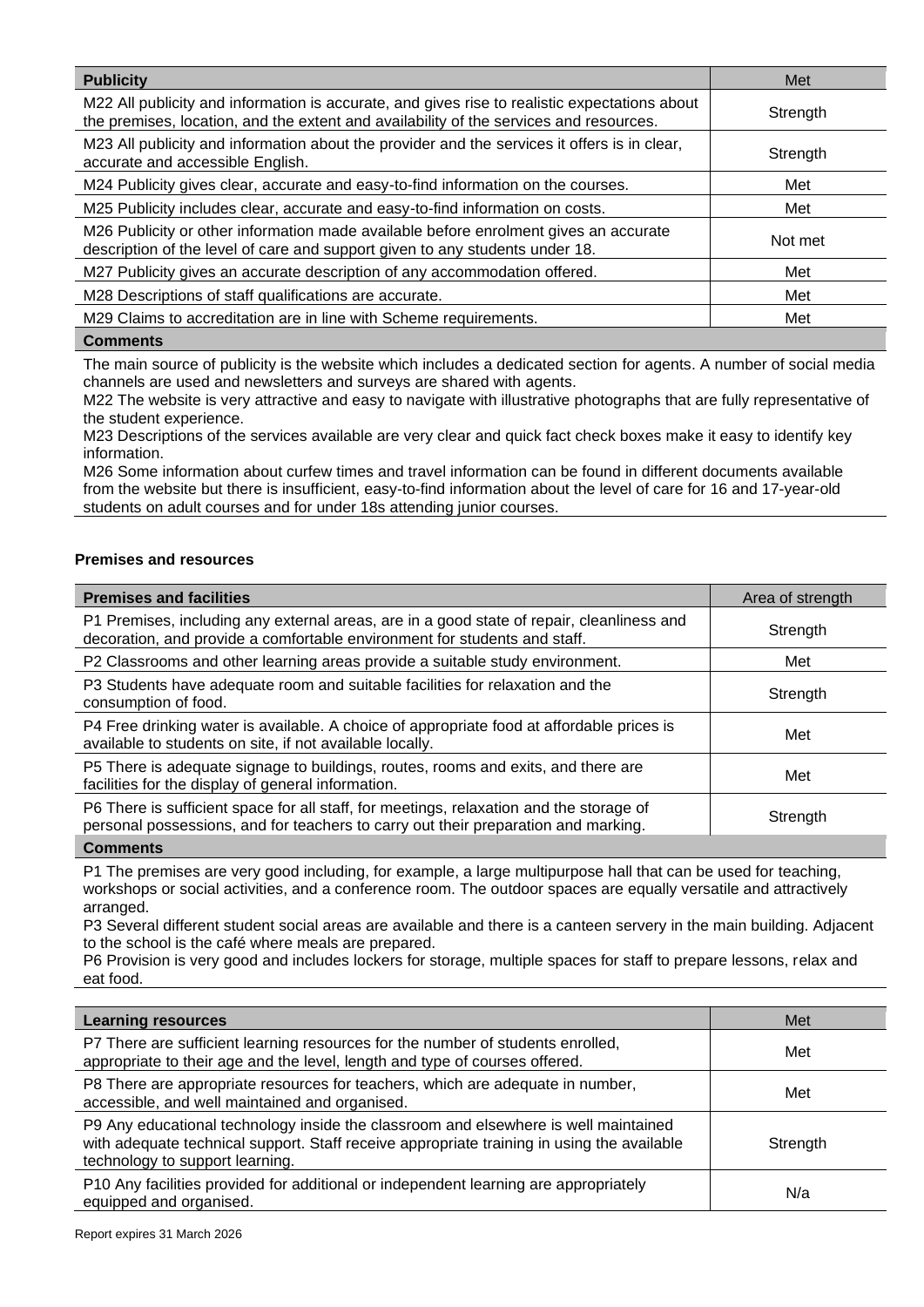| P11 Students receive guidance on the use of any resources provided for independent<br>learning.                                            | N/a |
|--------------------------------------------------------------------------------------------------------------------------------------------|-----|
| P12 There is a policy for the continuing review and development of teaching and learning<br>resources, and evidence of its implementation. | Met |
| Commonte                                                                                                                                   |     |

P9 Provision for online lessons is very good. There are two studios with specialist equipment, sound insulation, lighting and technical support.

# **Teaching and learning**

| Academic staff profile                                                                                                                                 | Met |
|--------------------------------------------------------------------------------------------------------------------------------------------------------|-----|
| T1 All academic staff have a level of education normally represented by a Level 6<br>qualification on the Ofqual register of regulated qualifications. | Met |
| T2 The teaching team has ELT/TESOL qualifications relevant to the courses they are<br>teaching.                                                        | Met |
| T3 The teaching team has a range of experience, knowledge and skills appropriate to the<br>courses offered and the needs of the learners.              | Met |
| T4 The academic manager/academic management team has an appropriate professional<br>profile to provide academic leadership.                            | Met |
| <b>Comments</b>                                                                                                                                        |     |

T1 Two teachers do not hold Level 6 qualifications but the rationales submitted were accepted in the context of this inspection.

| Academic management                                                                                                                         | Area of strength |
|---------------------------------------------------------------------------------------------------------------------------------------------|------------------|
| T5 Teachers are matched appropriately to courses.                                                                                           | Strength         |
| T6 There are effective procedures for the appropriate timetabling of students, teachers,<br>courses and classrooms.                         | Met              |
| T7 There are formalised arrangements, satisfactory to students and staff, for covering for<br>absent teachers.                              | Met              |
| T8 Where enrolment is continuous, explicit attention is paid to all aspects of academic<br>management affected.                             | Met              |
| T9 There are effective arrangements, led by an academic manager, to ensure appropriate<br>day-to-day guidance and support for all teachers. | Strength         |
| T10 There are effective arrangements for the observation and monitoring of teachers'<br>performance by a TEFLQ academic manager.            | Strength         |
| $P = 1$                                                                                                                                     |                  |

#### **Comments**

T5 Teacher deployment is very well handled with careful matching of teachers to the class timetable which runs across day-time, evening and weekend lessons.

T9 Teacher support is comprehensive. It includes personalised scheduled one-to-one calls and virtual coffee morning meetings and peer observations. Feedback from teachers in the focus group was very positive. T10 Observations have been carried out successfully during the pandemic and teachers reported being well supported.

| <b>Course design and implementation</b>                                                                                                                                                        | Met |
|------------------------------------------------------------------------------------------------------------------------------------------------------------------------------------------------|-----|
| T11 Course design is based on stated principles. There is a coherent and appropriate<br>course structure described in writing for teachers' guidance.                                          | Met |
| T12 Course design is regularly reviewed in light of the different and changing needs of<br>students and feedback from teachers and students.                                                   | Met |
| T13 Written course outlines and intended learning outcomes, appropriate to the course<br>length and type, are available to students.                                                           | Met |
| T14 Any activities additional to English classes, and which form part of the language<br>curriculum, encourage the acquisition of language and the development of relevant<br>language skills. | Met |
| T15 Courses include study and learning strategies that support independent learning and<br>enable students to benefit from their programmes and continue their learning after the<br>course.   | Met |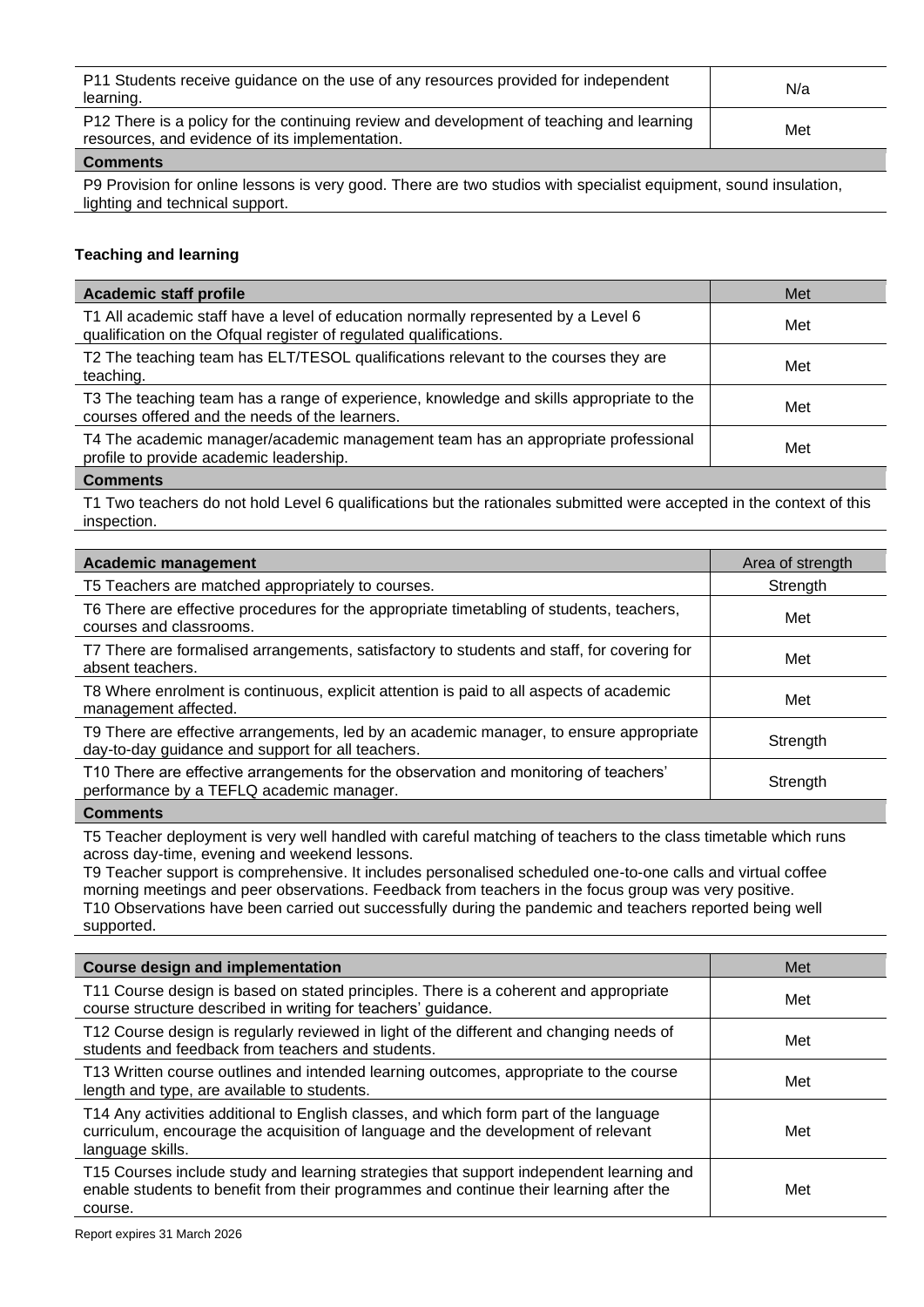| outside the classroom and benefit linguistically from their stay in the UK. | T16 Courses include strategies which help students to develop their language skills | Met |
|-----------------------------------------------------------------------------|-------------------------------------------------------------------------------------|-----|
|                                                                             |                                                                                     |     |

All criteria in this area are fully met.

| Learner management                                                                                                                       | Met |
|------------------------------------------------------------------------------------------------------------------------------------------|-----|
| T17 There are effective procedures for the correct placement of students, appropriate to<br>their level and age.                         | Met |
| T18 There are effective procedures for evaluating, monitoring and recording students'<br>progress.                                       | Met |
| T19 Students are provided with learning support and enabled to change courses or<br>classes where necessary.                             | Met |
| T20 Where relevant, students are guided to select the examinations and examination<br>training best suited to their needs and interests. | Met |
| T21 Academic reports are made available to students on request and, in the case of<br>under 18s, to their parents/guardians.             | Met |
| T22 Students wishing to progress to mainstream UK education have access to relevant<br>information and advice.                           | Met |
| <b>Comments</b>                                                                                                                          |     |

All criteria in this area are fully met.

## **Classroom observation record**

| Number of teachers seen        |     |
|--------------------------------|-----|
| Number of observations         |     |
| Parts of programme(s) observed | All |
| Commonte                       |     |

#### **Comments**

Classes run seven days per week and 12 teachers were working in the week of the inspection but only seven were working at the time of the inspection.

| <b>Teaching: classroom observation</b>                                                                                                                                                          | Met      |
|-------------------------------------------------------------------------------------------------------------------------------------------------------------------------------------------------|----------|
| T23 Teachers demonstrate sound knowledge and awareness of the use of English and<br>the linguistic systems underlying it, and provide appropriate models of both spoken and<br>written English. | Met      |
| T24 The content of the lessons shows that the course objectives, the learning needs and<br>cultural backgrounds of the students have been taken into account.                                   | Met      |
| T25 Lessons lead to relevant learning outcomes, made known to students and achieved<br>through a coherent sequence of activities.                                                               | Met      |
| T26 Teaching techniques are appropriate to the focus of the lesson and to the needs of<br>the group and individual learners.                                                                    | Met      |
| T27 Teachers promote learning by the effective management of the classroom<br>environment and resources.                                                                                        | Met      |
| T28 Students receive appropriate and timely feedback on their performance during the<br>lesson.                                                                                                 | Met      |
| T29 Lessons include activities to evaluate whether learning is taking place.                                                                                                                    | Met      |
| T30 Teachers demonstrate the ability to engage students and create a positive learning<br>atmosphere.                                                                                           | Strength |
| $P = 1$                                                                                                                                                                                         |          |

#### **Comments**

T23 Teachers mostly produced accurate models of spoken English and demonstrated some good awareness of aspects of pronunciation.

T24 Almost all lesson plans contained detailed student profiles and took into account learner needs. Timings were generally realistic and in some segments there was evidence of differentiated tasks to accommodate students' varying levels of English.

T25 There was a clear link between activities and aims. Learning objectives were sometimes shared with students. T26 There was some competent and consistent use of teaching techniques including elicitation, nomination and prompting. The meaning of new language was checked with concept questions in most segments.

T27 Classroom management was generally sound and resources such as handouts, video and audio were appropriately managed. There was some effective use of the board facilities.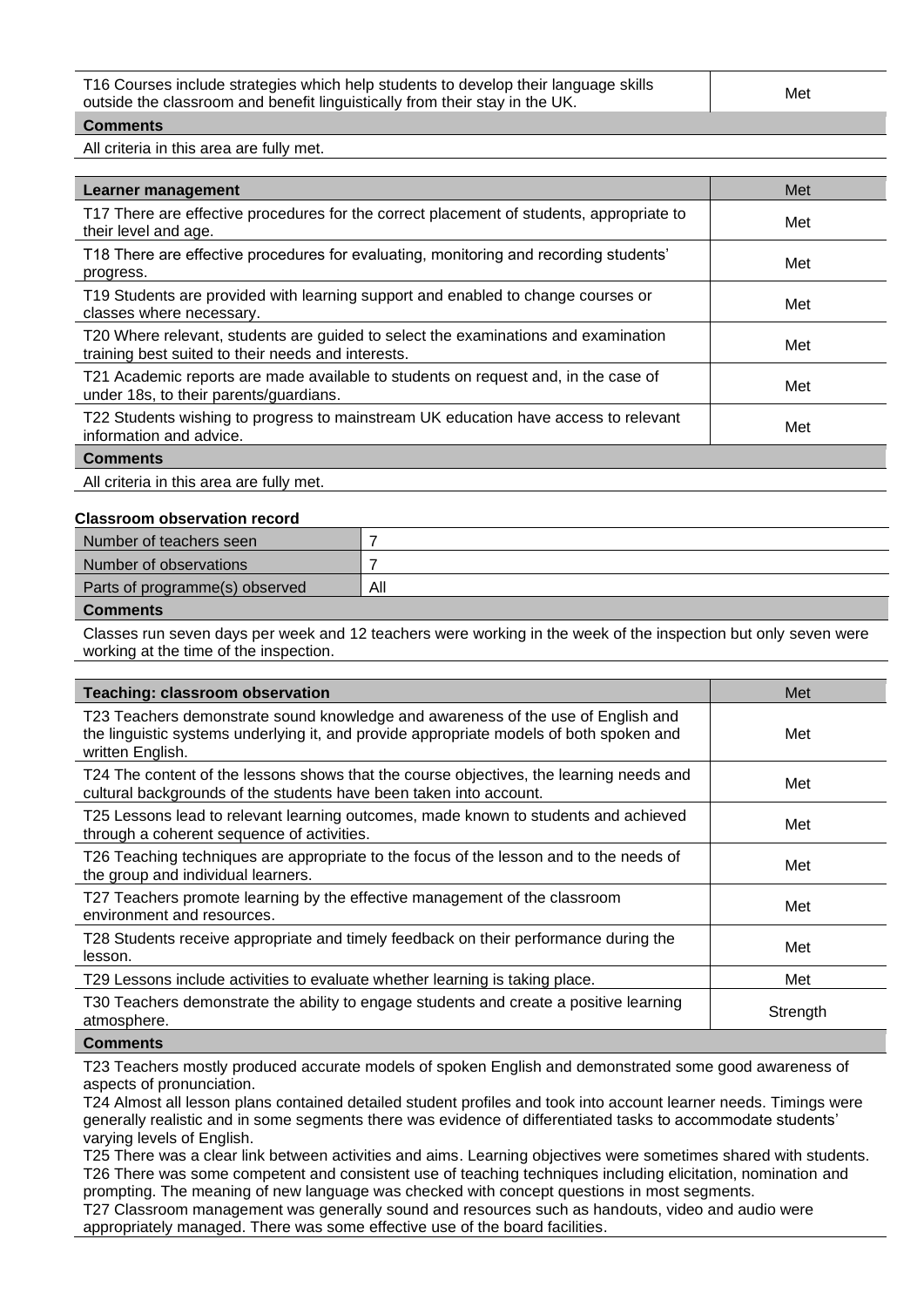T28 Teachers monitored students' language during activities and there was evidence of some constructive correction and feedback. In stronger segments a wider range of techniques including helpful prompts enabled self and peer correction.

T29 Almost all lesson plans had clear checking stages included to evaluate whether learning was taking place. T30 There was a positive learning environment in all lessons and some very good use of personalisation. Teachers demonstrated a good balance of student to student talking time and teacher to student talking time. Instructions were clear and checked.

# **Classroom observation summary**

The teaching observed met the requirements of the Scheme and ranged from good to satisfactory against the criteria with the majority of lesson segments observed being satisfactory. Knowledge of the linguistic systems of English was generally sound. Lesson content was relevant to student needs and classroom techniques were varied and appropriate. Helpful feedback was generally provided to students, and there were opportunities to evaluate learning. The classroom atmosphere was positive and provided a good learning environment. Students were fully engaged.

# **Welfare and student services**

| <b>Care of students</b>                                                                                                                                                                                    | Met |
|------------------------------------------------------------------------------------------------------------------------------------------------------------------------------------------------------------|-----|
| W1 Providers ensure the safety and security of students on their premises by measures<br>appropriate to their age and background, and the location.                                                        | Met |
| W2 There is a comprehensive plan to respond to any emergency. This plan is known to<br>all staff, and relevant elements are known to students.                                                             | Met |
| W3 Students receive pastoral care appropriate to their age, background and<br>circumstances. All staff and students know the name(s) of the person or people who deal<br>with students' personal problems. | Met |
| W4 There are policies to promote tolerance and respect, and procedures for dealing with<br>any abusive behaviour. All staff and students are aware of these.                                               | Met |
| W5 Where relevant, students receive a 24-hour emergency contact number for the<br>provider, in writing.                                                                                                    | Met |
| W6 Students receive in advance information on the most appropriate forms of transport<br>between the point of entry to the UK and the provider or accommodation, including<br>approximate costs.           | Met |
| W7 Students receive advice on relevant aspects of life in the UK.                                                                                                                                          | Met |
| W8 Students have access to adequate health care provision.                                                                                                                                                 | Met |
| <b>Comments</b>                                                                                                                                                                                            |     |

All criteria in this area are fully met.

| <b>Accommodation</b> (W9-W22 as applicable)                                                                                                                                        | Met |
|------------------------------------------------------------------------------------------------------------------------------------------------------------------------------------|-----|
| All accommodation                                                                                                                                                                  |     |
| W9 Students have a comfortable living environment throughout their stay.                                                                                                           | Met |
| W10 Arrangements for cleaning and laundry are satisfactory.                                                                                                                        | Met |
| W11 A responsible representative inspects all accommodation (for safety and suitability)<br>before students are placed, and at least every two years after that.                   | Met |
| W12 Students receive written confirmation of accommodation booked, giving clear and<br>accurate information.                                                                       | Met |
| W13 There are effective procedures for identifying and resolving any problems students<br>have with their accommodation.                                                           | Met |
| W14 Accommodation providers receive written confirmation of the rules, terms and<br>conditions applied by the provider with respect to the provision of accommodation<br>services. | Met |
| W15 Students receive meals as agreed; these offer a well-balanced diet, taking into<br>account any reasonable dietary requirements students may have.                              | Met |
| <b>Comments</b>                                                                                                                                                                    |     |

All criteria in this area are fully met.

*Accommodation: homestay only*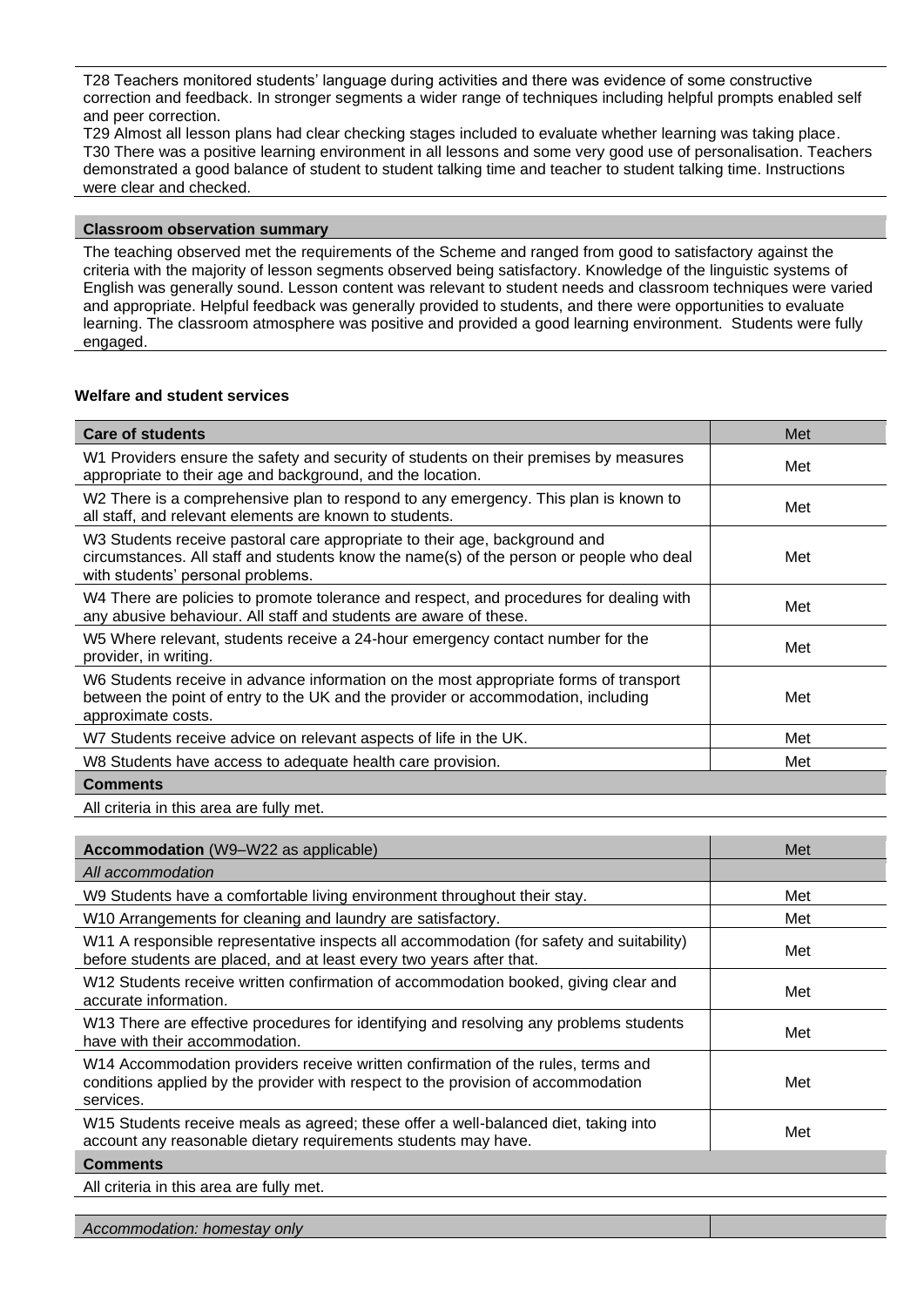| W16 Homestay hosts accommodate no more than four students at one time.                                                                                                                        | Met |
|-----------------------------------------------------------------------------------------------------------------------------------------------------------------------------------------------|-----|
| W17 Homestay hosts do not accommodate more than one student with the same<br>language, unless the students, their agents, parents or legal guardians specifically<br>request this in writing. | Met |
| W18 No more than two students share the same bedroom, unless the students, their<br>agents, parents or legal guardians specifically request this in writing.                                  | Met |
| W19 English is the language of communication within the homestay home.                                                                                                                        | Met |
| W20 Hosts ensure that there is an adult available to receive students on first arrival.                                                                                                       | Met |

W17 Normal systems ensure that this criterion can be met. However, many of the school's homestay hosts are still regaining confidence after the pandemic; they are still in short supply. As a result, the provider currently may need to offer the same host to more than one student with the same language. However, the placement only goes ahead with the agreement of both students, and the situation is made clear in publicity and booking information.

| Accommodation: other                                                                                                                           |         |
|------------------------------------------------------------------------------------------------------------------------------------------------|---------|
| W21 Students receive information about the implications of their living in private rented<br>accommodation and advice in case of difficulties. | Met     |
| W22 The provider monitors any other accommodation recommended, and booking and<br>payment arrangements are clear.                              | Not met |
|                                                                                                                                                |         |

## **Comments**

W22 The website specifically recommends several private accommodation providers but the school does not monitor them.

| <b>Leisure opportunities</b>                                                                                                                                               | Met      |
|----------------------------------------------------------------------------------------------------------------------------------------------------------------------------|----------|
| W23 Students have appropriate information about and access to social, cultural and<br>sporting events and activities which enhance their experience of studying in the UK. | Strength |
| W24 The content of any leisure programme is appropriate to the age and interests of the<br>students.                                                                       | Strength |
| W25 Any leisure programmes are well organised and sufficiently resourced.                                                                                                  | Met      |
| W26 There are effective systems to ensure the health and safety of students on all on-site<br>and off-site activities.                                                     | Not met  |
| W27 Staff supervising sporting and leisure activities on or off-site have appropriate<br>experience and training.                                                          | Met      |
| <b>Comments</b>                                                                                                                                                            |          |

W23 Good information is provided about relevant events and activities, and the school offers advice and assistance with bookings. Students in the focus group voiced their appreciation of this help.

W24 Staff keep in very close contact with students, and ask them about their interests and requests, so the programme strongly reflects the interests of the student body.

W26 Currently, student numbers are very small and the programme is correspondingly limited. Although there is a very large number of risk assessments, designed to address every eventuality, there is no system for tailoring these to each event or excursion, and no process for review.

# **Safeguarding under 18s**

| <b>Safeguarding under 18s</b>                                                                                                                                                                                                                                   | Met     |
|-----------------------------------------------------------------------------------------------------------------------------------------------------------------------------------------------------------------------------------------------------------------|---------|
| S1 There is a safeguarding policy which specifies procedures to ensure the safety and<br>well-being of all students under the age of 18. A named member of staff is responsible for<br>implementing this policy and responding to child protection allegations. | Met     |
| S2 The provider makes the policy known to all adults in contact with under 18s through<br>their role with the organisation, and provides guidance or training relevant to its effective<br>implementation.                                                      | Met     |
| S3 The provider has written parental/guardian consent reflecting the level of care and<br>support given to students under 18, including medical consent.                                                                                                        | Not met |
| S4 Recruitment procedures for all roles involving responsibility for or substantial access to<br>under 18s are in line with safer recruitment good practice and the organisation's<br>safeguarding policy.                                                      | Not met |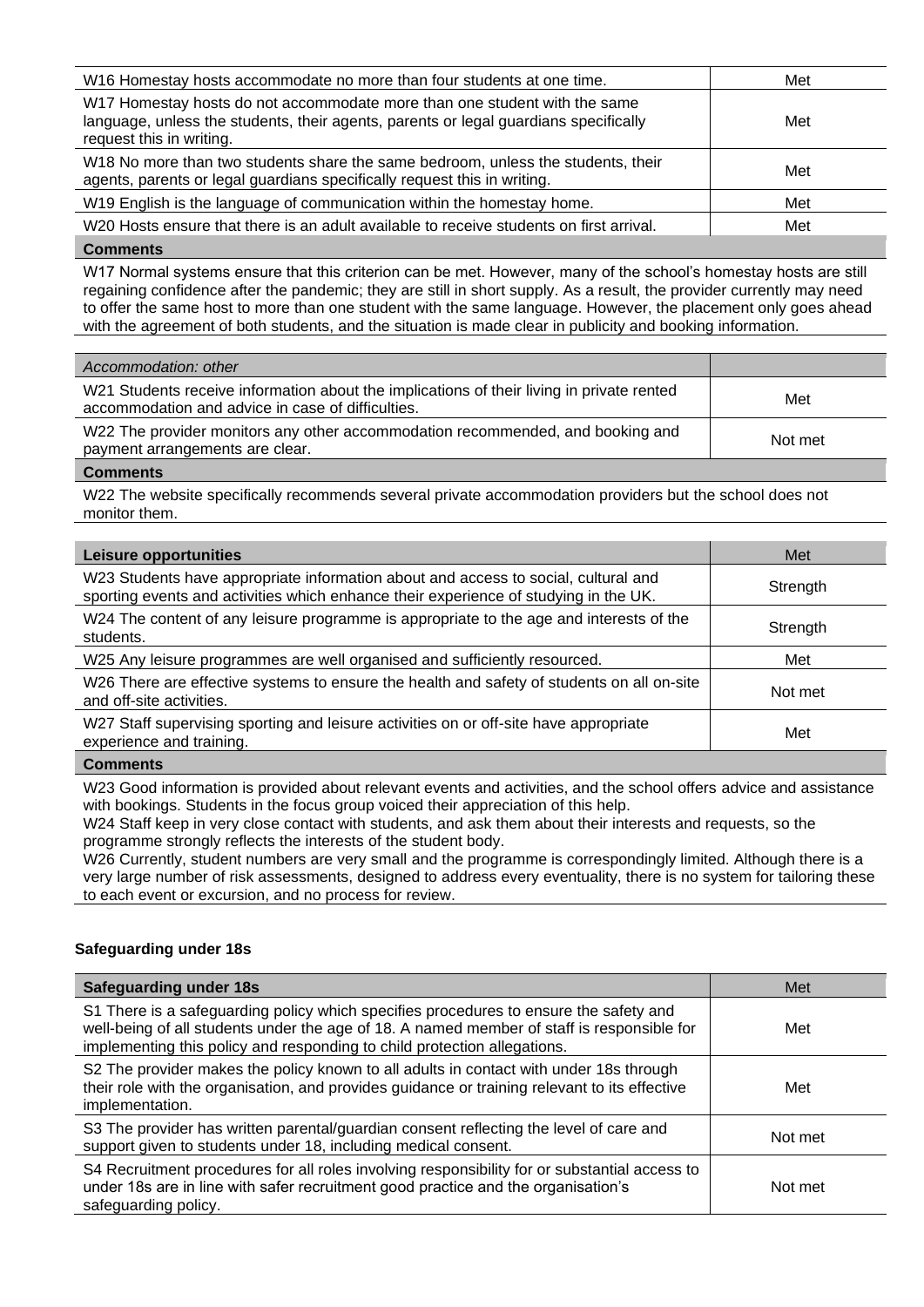| S5 There are suitable arrangements for the supervision and safety of students during<br>scheduled lessons and activities.                                                        | Met |
|----------------------------------------------------------------------------------------------------------------------------------------------------------------------------------|-----|
| S6 There are suitable arrangements for the supervision and safety of students outside the<br>scheduled programme.                                                                | Met |
| S7 There are suitable arrangements for the accommodation of students.                                                                                                            | Met |
| S8 There are suitable arrangements to ensure contact between the provider and parents,<br>legal guardians or their nominated representatives concerning the welfare of students. | Met |

At inspection, one 17 year-old was enrolled. The provider accepts 16 and 17 year-olds on adult courses, and juniors in groups and on summer vacation programmes.

S3 Parental consent forms do not include sufficient information or examples of the level of supervision and care for young people on adult courses. The same form is in use for junior group and individual participants, which may be misleading.

S4 The school's reference request form includes a question about suitability to work with under 18s; however not all references were submitted using this form. Two references were not seen for all hosts during the inspection.

## **Declaration of legal and regulatory compliance**

D1 The organisation certifies that it operates at all times in accordance with the declarations in the *Declaration of legal and regulatory compliance*.

The Accreditation Scheme requires accredited providers to comply with all applicable laws and regulations. Providers must take steps to ensure that they are aware of, and comply with, all existing and new legal requirements.

On initial application and annual renewal of accreditation, providers are required to confirm that they are complying with all applicable laws and regulations.

Inspectors will check a random sample of items during inspection, in relation to criterion D1; if they find evidence of a breach of statutory or other legal requirements, the provider will be required to submit evidence of compliance confirmed by the appropriate regulatory body.

Any breach of the law or regulations will be viewed seriously by the Scheme and may result in the withdrawal or withholding of accreditation.

Any sustained breach of the law or regulations which an accredited provider fails upon reasonable notice to remedy will result in accreditation being withdrawn.

#### **Comments**

D1 The items sampled were satisfactory.

# **Organisation profile**

| Inspection history                                                   | Dates/details |
|----------------------------------------------------------------------|---------------|
| First inspection                                                     | 2009          |
| Last full inspection                                                 | March 2017    |
| Subsequent spot check (if applicable)                                | N/a           |
| Subsequent supplementary check (if applicable)                       | November 2017 |
| Subsequent interim visit (if applicable)                             | N/a           |
| Current accreditation status                                         | Accredited    |
| Other related non-accredited activities (in brief) at this<br>centre | N/a           |
| Other related accredited schools/centres/affiliates                  | N/a           |
| Other related non-accredited schools/centres/affiliates              | N/a           |

**Private sector** 

| Date of foundation             | 12 March 2007                                                 |
|--------------------------------|---------------------------------------------------------------|
| Ownership                      | Name of company: Language UK Ltd.<br>Company number: 06150934 |
| Other accreditation/inspection | <b>BAC</b>                                                    |

# **Premises profile**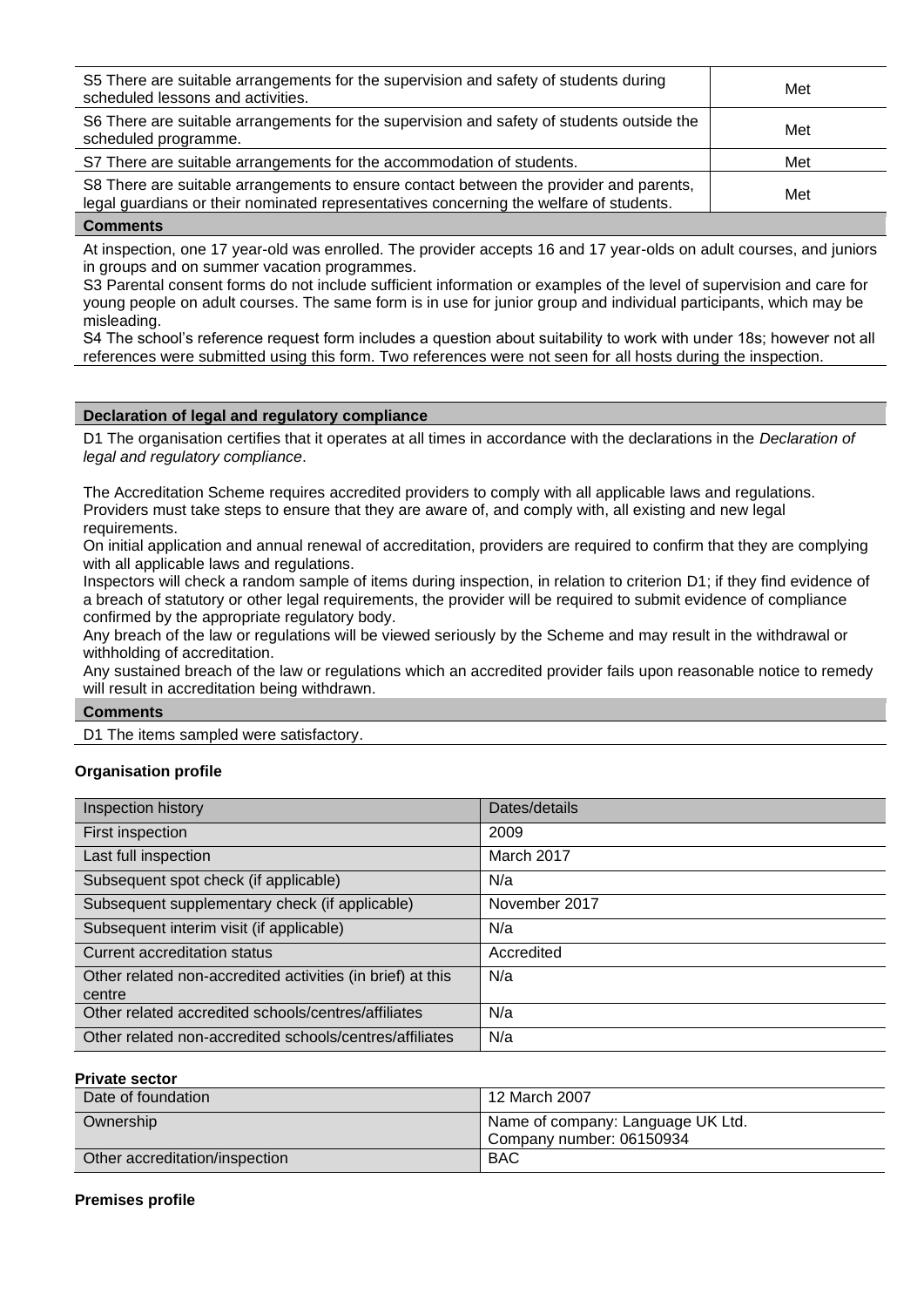Details of any additional sites in use at the time of the inspection but not visited Details of any additional sites not in use at the time of the inspection

N/a N/a

| <b>Student profile</b>                               | At inspection                                          | In peak week: April<br>(organisation's estimate)       |
|------------------------------------------------------|--------------------------------------------------------|--------------------------------------------------------|
| <b>ELT/ESOL students (eligible courses)</b>          | At inspection                                          | In peak week                                           |
| Full-time ELT (15+ hours per week) 18 years and over |                                                        |                                                        |
| Full-time ELT (15+ hours per week) aged 16-17 years  |                                                        |                                                        |
| Full-time ELT (15+ hours per week) aged under 16     | $\Omega$                                               | $\Omega$                                               |
| Part-time ELT aged 18 years and over                 | 32                                                     | 114                                                    |
| Part-time ELT aged 16-17 years                       | 0                                                      | $\Omega$                                               |
| Part-time ELT aged under 16 years                    |                                                        | 65                                                     |
| <b>Overall total ELT/ESOL students shown above</b>   | 41                                                     | 187                                                    |
| Junior programmes: advertised minimum age            | 6 (apart from Family<br>Programmes)                    | 6                                                      |
| Junior programmes: advertised maximum age            | 17                                                     | 17                                                     |
| Junior programmes: predominant nationalities         | Italian, Spanish, Russian                              | Italian, Spanish, Russian                              |
| Adult programmes: advertised minimum age             | 18                                                     | 18                                                     |
| Adult programmes: typical age range                  | $18 - 40$                                              | $18 - 40$                                              |
| Adult programmes: typical length of stay             | 4 weeks and over                                       | 4 weeks and over                                       |
| Adult programmes: predominant nationalities          | Qatari, Kuwaiti, Italian,<br>Spanish, Turkish, Russian | Qatari, Kuwaiti, Italian,<br>Spanish, Turkish, Russian |

| <b>Staff profile</b>                                                                            | At inspection | In peak week<br>(organisation's estimate) |
|-------------------------------------------------------------------------------------------------|---------------|-------------------------------------------|
| Total number of teachers on eligible ELT courses                                                | 12            | 18                                        |
| Number teaching ELT 20 hours and over a week                                                    | 2             |                                           |
| Number teaching ELT under 19 hours a week                                                       | 10            |                                           |
| Number of academic managers for eligible ELT courses                                            |               |                                           |
| Number of management (non-academic) and<br>administrative staff working on eligible ELT courses | 8             |                                           |
| Total number of support staff                                                                   |               |                                           |

# **Academic manager qualifications profile**

| Profile at inspection                                                            |                                |
|----------------------------------------------------------------------------------|--------------------------------|
| Professional qualifications                                                      | Number of academic<br>managers |
| <b>TEFLQ</b> qualification                                                       |                                |
| Academic managers without TEFLQ qualification or three years relevant experience |                                |
| Total                                                                            |                                |
| Comments                                                                         |                                |

The DoS had no scheduled teaching hours at the time of the inspection.

# **Teacher qualifications profile**

| Profile in week of inspection                        |                    |
|------------------------------------------------------|--------------------|
| Professional qualifications                          | Number of teachers |
| <b>TEFLQ</b> qualification                           |                    |
| <b>TEFLI</b> qualification                           | 9                  |
| Holding specialist qualifications only (specify)     |                    |
| Qualified teacher status only (QTS)                  |                    |
| Teachers without appropriate ELT/TESOL qualification |                    |
| Total                                                | 12                 |